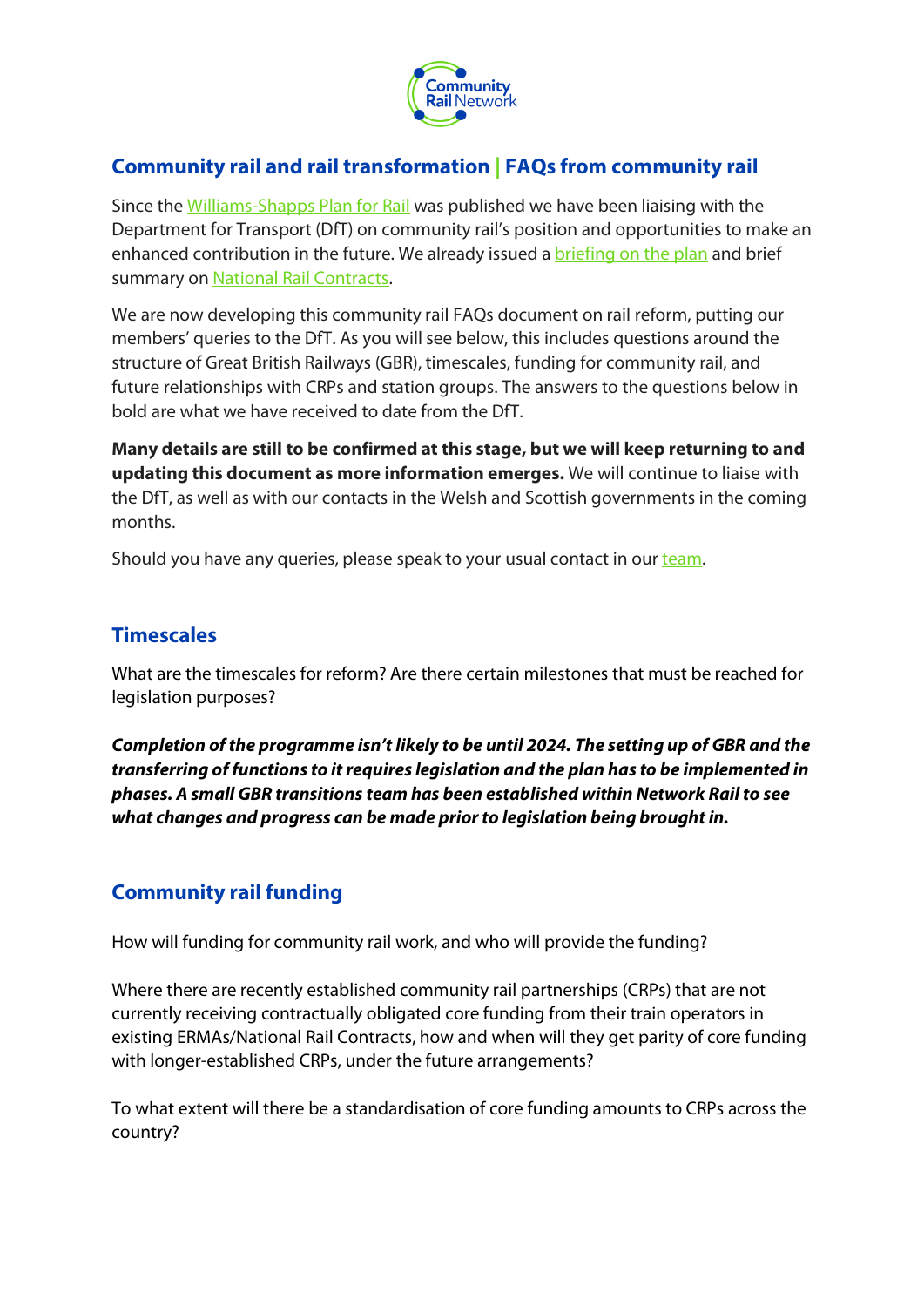

Will core funding for CRPs be dependent on them achieving accreditation under the future arrangements?

Will CCIF (and similar) project funds still be available, and will there be a single GBRmanaged fund, or a fund that each passenger service contract operator manages?

### *All details are still to be confirmed.*

# **Future relationships and contacts**

 How will we ensure there is flexibility around new CRPs/initiatives developing? Both after GRB and in the interim?

## *By Community Rail Network remaining engaged with DfT's Stations & Community Rail team in the interim, and with GBR once it is established.*

 Where will the main relationships/partnership working sit? Will this still be with dedicated community rail managers at train operators? Or within GBR divisions?

## *It is anticipated that the GBR's regional divisions will provide the single point of contact for CRPs. It is envisaged that the regional splits may be based on the current Network Rail regional areas, although this is still to be confirmed.*

 Many CRPs work closely with the marketing departments of their TOC; where is it envisaged that external marketing for the national rail network will be carried out under the future arrangements, at the passenger service operators or at GBR?

## *As revenue risk will sit with GBR rather than the TOCs, GBR will be responsible for marketing and branding across the national network.*

 Will CRPs be signing Service Level Agreements under the new arrangements and if so, with whom (GBR or the passenger service operators)?

#### *Details are still to be confirmed.*

 Will CRPs still have access to timetable and performance data, and will they still have a voice in future timetable planning decisions?

*Details are still to be confirmed, but the Williams-Shapps Plan for Rail emphasises the need for the railways to be responsive to local community needs.*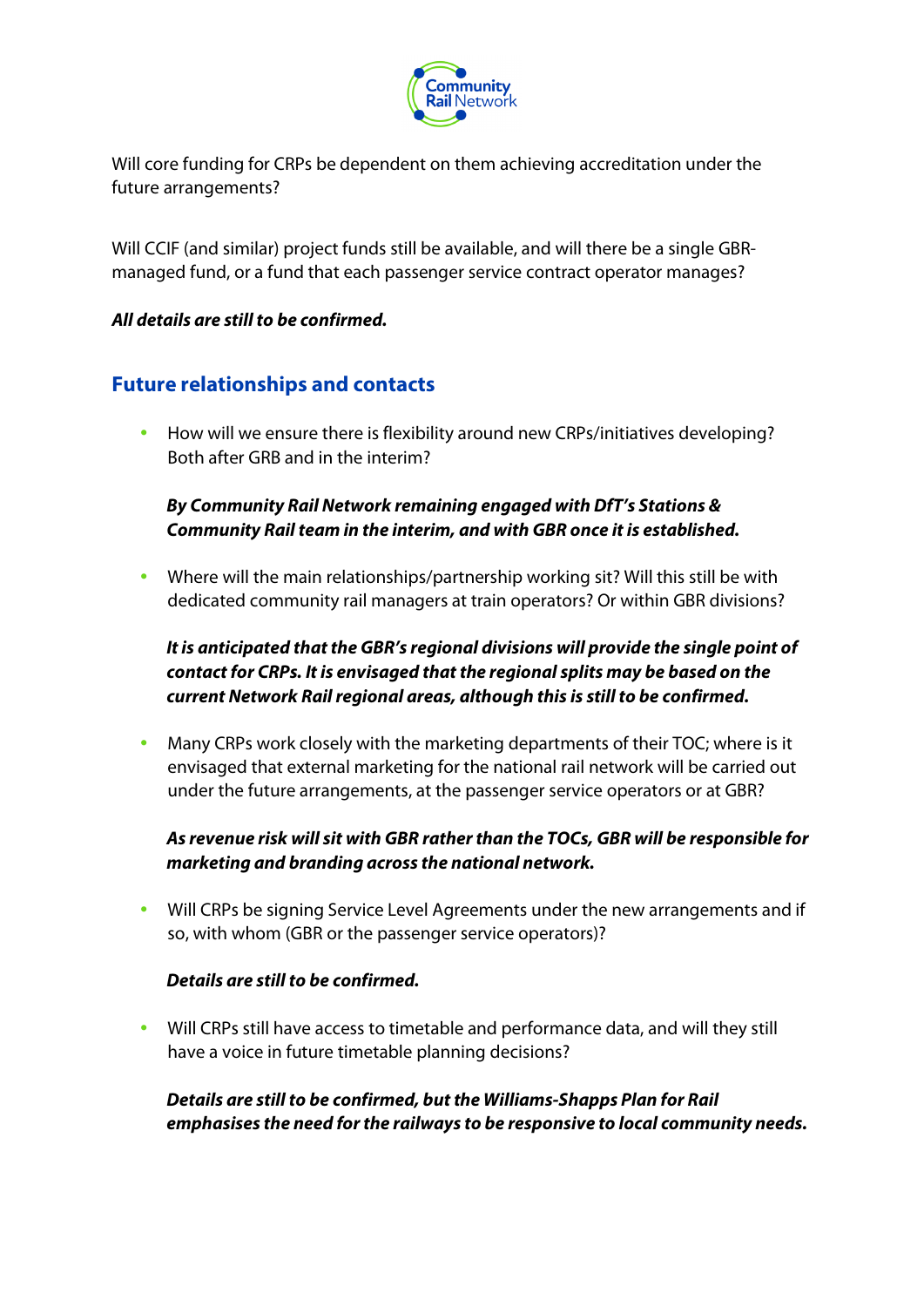

# **Stations and station adoption:**

How will stations be managed?

*Station management will be a responsibility of GBR. Dedicated station management teams will be created locally within regional divisions to manage stations, land, and assets.*

 Who will station friends/adopters have their station adoption agreements with: GBR or the passenger service operators?

### *As GBR will take over responsibility for stations, adoption agreements will be with them rather than passenger service operators.*

 How will community activities on what is currently Network Rail land (e.g. on disused station platforms or 'spare' railway land), currently managed through NR's community licence scheme, be managed under the future arrangements, and through whom? How will lease arrangements for community use of otherwise disused Network Rail-owned properties (e.g. redundant signal boxes) be managed under the future arrangements, and through whom?

### *Exact details are still to be determined but this will be through GBR.*

 How will lease arrangements for community use of otherwise disused spaces at stations (e.g. station houses, spare rooms), currently managed through peppercorn lease arrangements with TOCs, be managed under the future arrangements, and through whom?

#### *Exact details are still to be determined but this will be through GBR.*

 Where there are current train operating franchises which include commitments to TOC-specific funds for station adopters' projects (e.g. South Western Railway) what will happen to such funds with the transition to GBR and passenger service contracts?

#### *Details are still to be confirmed.*